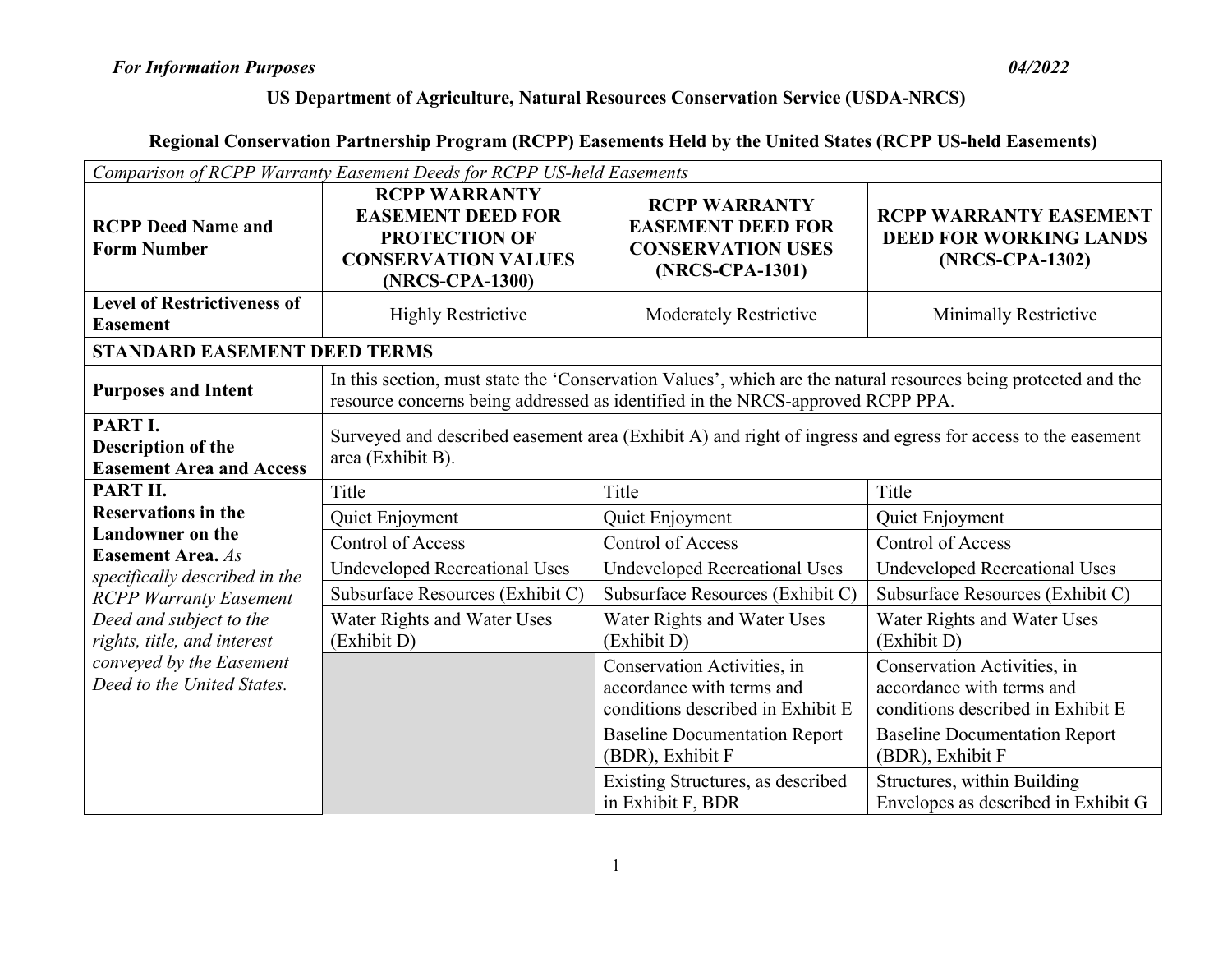| Comparison of RCPP Warranty Easement Deeds for RCPP US-held Easements                                                                                                                              |                                                                                                                            |                                                                                                                                                                                                                     |                                                                                                                                                                                                                     |
|----------------------------------------------------------------------------------------------------------------------------------------------------------------------------------------------------|----------------------------------------------------------------------------------------------------------------------------|---------------------------------------------------------------------------------------------------------------------------------------------------------------------------------------------------------------------|---------------------------------------------------------------------------------------------------------------------------------------------------------------------------------------------------------------------|
| <b>RCPP Deed Name and</b><br><b>Form Number</b>                                                                                                                                                    | <b>RCPP WARRANTY</b><br><b>EASEMENT DEED FOR</b><br><b>PROTECTION OF</b><br><b>CONSERVATION VALUES</b><br>(NRCS-CPA-1300)  | <b>RCPP WARRANTY</b><br><b>EASEMENT DEED FOR</b><br><b>CONSERVATION USES</b><br>(NRCS-CPA-1301)                                                                                                                     | <b>RCPP WARRANTY EASEMENT</b><br><b>DEED FOR WORKING LANDS</b><br>(NRCS-CPA-1302)                                                                                                                                   |
|                                                                                                                                                                                                    |                                                                                                                            | Existing Roads, as described in<br>Exhibit F, BDR                                                                                                                                                                   | Existing Roads, as described in<br>Exhibit F, BDR                                                                                                                                                                   |
|                                                                                                                                                                                                    |                                                                                                                            | Existing Utilities, as described in<br>Exhibit F, BDR                                                                                                                                                               | Existing Utilities, as described in<br>Exhibit F, BDR                                                                                                                                                               |
|                                                                                                                                                                                                    |                                                                                                                            | Motorized Vehicle Use                                                                                                                                                                                               | Motorized Vehicle Use                                                                                                                                                                                               |
|                                                                                                                                                                                                    |                                                                                                                            | Fences                                                                                                                                                                                                              | Fences                                                                                                                                                                                                              |
|                                                                                                                                                                                                    |                                                                                                                            |                                                                                                                                                                                                                     | Agricultural Production, in<br>accordance with Exhibit E                                                                                                                                                            |
|                                                                                                                                                                                                    |                                                                                                                            |                                                                                                                                                                                                                     | Renewable Energy Production,<br>within Building Envelope as<br>described in Exhibit G                                                                                                                               |
|                                                                                                                                                                                                    |                                                                                                                            |                                                                                                                                                                                                                     | Drainage and Irrigation                                                                                                                                                                                             |
|                                                                                                                                                                                                    |                                                                                                                            |                                                                                                                                                                                                                     | Temporary or Seasonal Activities                                                                                                                                                                                    |
| PART III.<br><b>Obligations of the</b><br><b>Landowner</b> on the<br><b>Easement Area.</b> As<br>specifically described in the<br><b>RCPP Warranty Easement</b><br>Deed, Landowner must<br>comply. | Prohibitions<br>1) Never allowed<br>2) US may authorize use subject<br>to Compatible Use Authorization<br>(temporary uses) | Prohibitions<br>1) Never allowed<br>2) US may authorize use subject<br>to Compatible Use Authorization<br>(temporary uses)<br>3) US may authorize use subject<br>to Long-Term Use Authorization<br>(long-term uses) | Prohibitions<br>1) Never allowed<br>2) US may authorize use subject to<br>Compatible Use Authorization<br>(temporary uses)<br>3) US may authorize use subject to<br>Long-Term Use Authorization<br>(long-term uses) |
|                                                                                                                                                                                                    | <b>Noxious Plants and Pests</b>                                                                                            | <b>Noxious Plants and Pests</b>                                                                                                                                                                                     | <b>Noxious Plants and Pests</b>                                                                                                                                                                                     |
|                                                                                                                                                                                                    | Fences                                                                                                                     | Fences                                                                                                                                                                                                              | Fences                                                                                                                                                                                                              |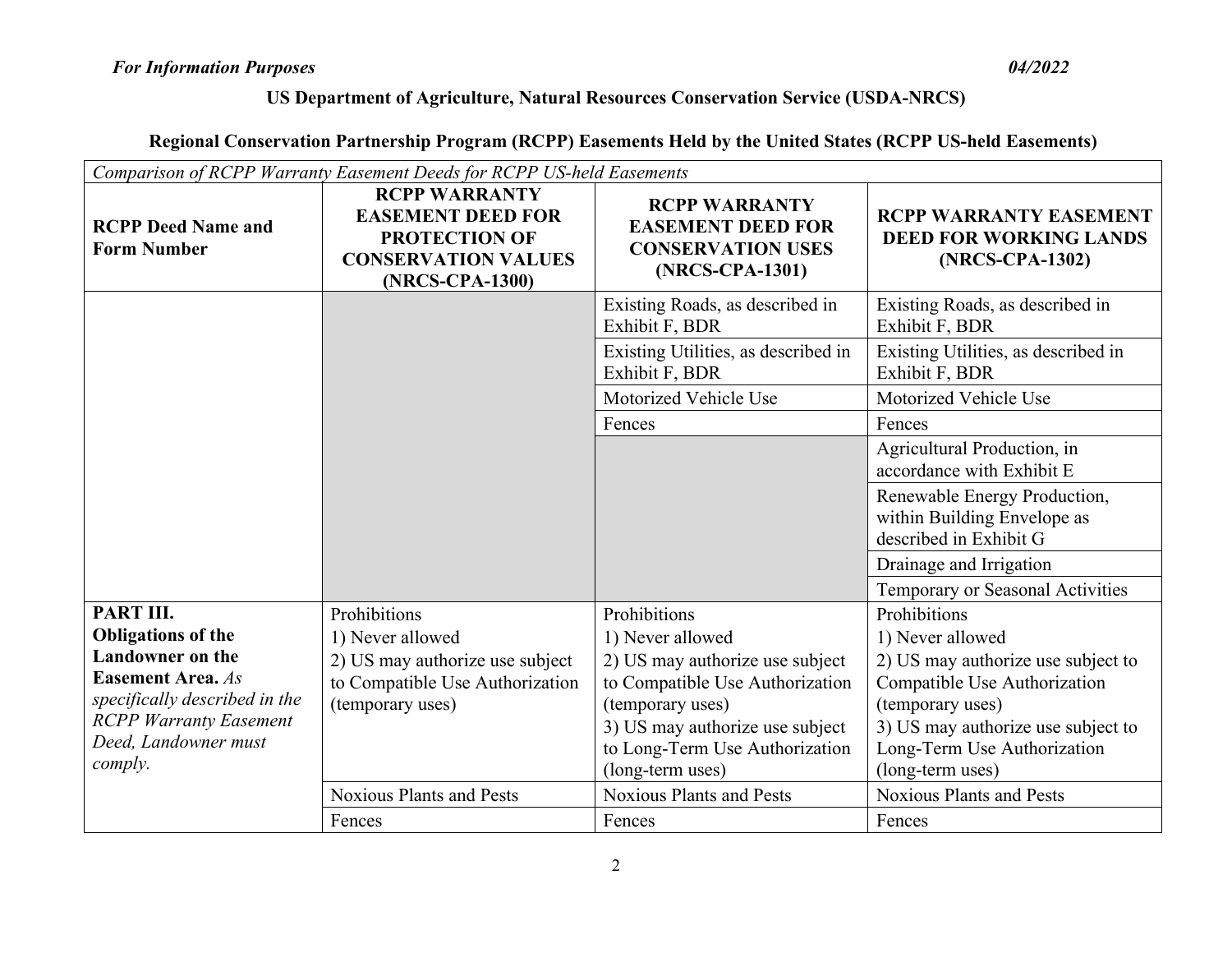| Comparison of RCPP Warranty Easement Deeds for RCPP US-held Easements                                                  |                                                                                                                           |                                                                                                 |                                                                                   |
|------------------------------------------------------------------------------------------------------------------------|---------------------------------------------------------------------------------------------------------------------------|-------------------------------------------------------------------------------------------------|-----------------------------------------------------------------------------------|
| <b>RCPP Deed Name and</b><br><b>Form Number</b>                                                                        | <b>RCPP WARRANTY</b><br><b>EASEMENT DEED FOR</b><br><b>PROTECTION OF</b><br><b>CONSERVATION VALUES</b><br>(NRCS-CPA-1300) | <b>RCPP WARRANTY</b><br><b>EASEMENT DEED FOR</b><br><b>CONSERVATION USES</b><br>(NRCS-CPA-1301) | <b>RCPP WARRANTY EASEMENT</b><br><b>DEED FOR WORKING LANDS</b><br>(NRCS-CPA-1302) |
|                                                                                                                        | Restoration                                                                                                               | Restoration                                                                                     | Restoration                                                                       |
|                                                                                                                        | <b>Access Maintenance</b>                                                                                                 | <b>Access Maintenance</b>                                                                       | <b>Access Maintenance</b>                                                         |
|                                                                                                                        | Uses of Water for Easement<br>Purposes (Exhibit D)                                                                        | <b>Uses of Water for Easement</b><br>Purposes (Exhibit D)                                       | Uses of Water for Easement<br>Purposes (Exhibit D)                                |
|                                                                                                                        | Protection of Water Rights and<br>Water Uses (Exhibit D)                                                                  | Protection of Water Rights and<br>Water Uses (Exhibit D)                                        | Protection of Water Rights and<br>Water Uses (Exhibit D)                          |
|                                                                                                                        | Taxes                                                                                                                     | <b>Taxes</b>                                                                                    | Taxes                                                                             |
|                                                                                                                        | Reporting                                                                                                                 | Reporting                                                                                       | Reporting                                                                         |
|                                                                                                                        | <b>Subsequent Conveyances</b>                                                                                             | <b>Subsequent Conveyances</b>                                                                   | <b>Subsequent Conveyances</b>                                                     |
|                                                                                                                        |                                                                                                                           | <b>Baseline Documentation Report,</b><br>Exhibit F                                              | <b>Baseline Documentation Report,</b><br>Exhibit F                                |
|                                                                                                                        |                                                                                                                           | <b>RCPP</b> Easement Plan                                                                       | <b>RCPP</b> Easement Plan                                                         |
|                                                                                                                        |                                                                                                                           |                                                                                                 | Building Envelopes, Exhibit G                                                     |
|                                                                                                                        |                                                                                                                           |                                                                                                 | Impervious Surfaces                                                               |
| <b>PART IV. Use</b>                                                                                                    | Compatible Use Authorizations                                                                                             | Compatible Use Authorizations                                                                   | Compatible Use Authorizations                                                     |
| Authorizations.                                                                                                        | (temporary use, revocable)                                                                                                | (temporary use, revocable)                                                                      | (temporary use, revocable)                                                        |
| Authorizations may be made<br>by the United States, in its<br>sole discretion and pursuant<br>to the terms in the RCPP |                                                                                                                           | Long-Term Use Authorizations<br>(long-term use, revocable)                                      | Long-Term Use Authorizations<br>(long-term use, revocable)                        |
| <b>Warranty Easement Deed.</b>                                                                                         |                                                                                                                           |                                                                                                 |                                                                                   |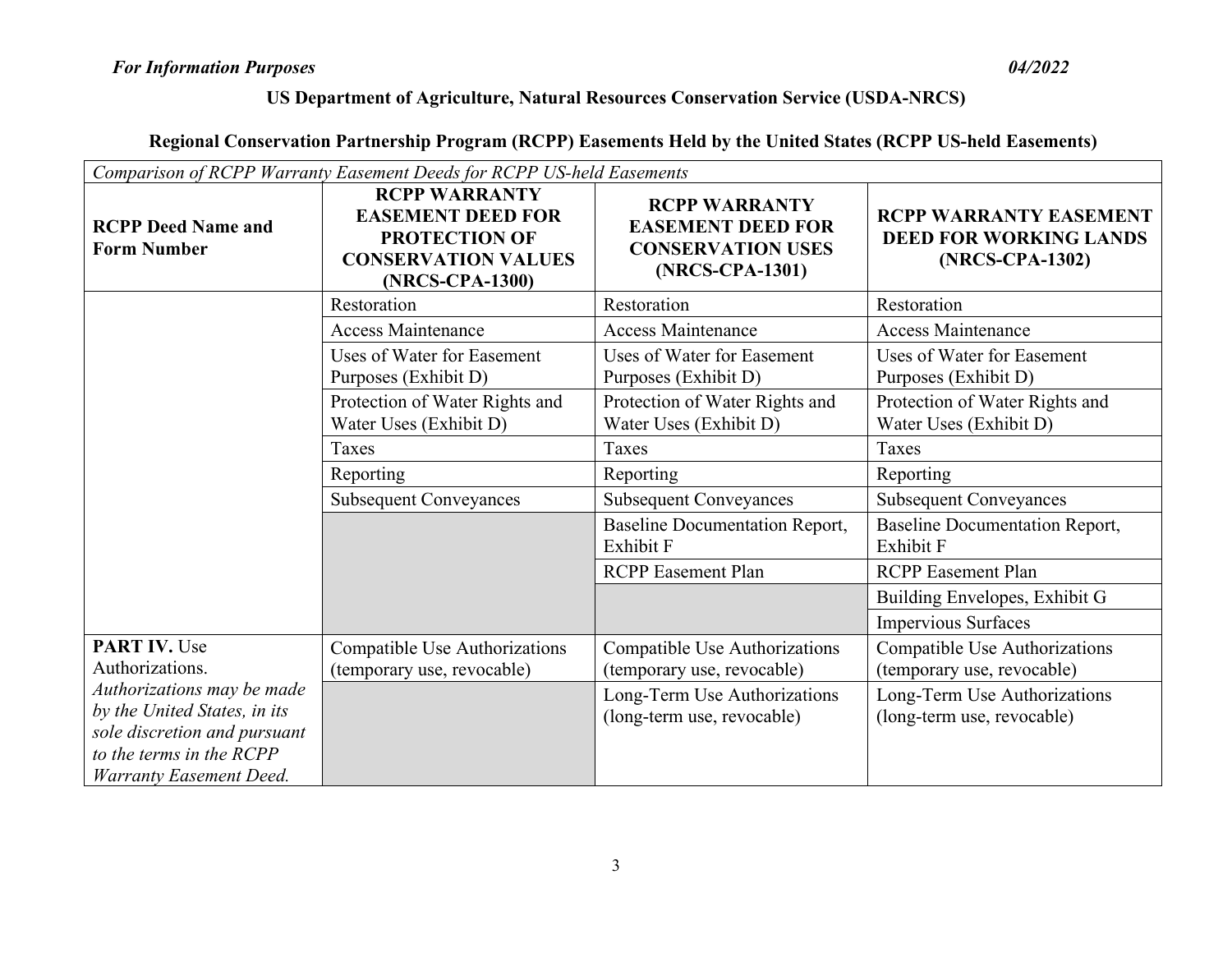| Comparison of RCPP Warranty Easement Deeds for RCPP US-held Easements |                                                                                                                                                                                                                                                   |                                                                                                                                                                                                       |                                                                                                                                                                                                                  |
|-----------------------------------------------------------------------|---------------------------------------------------------------------------------------------------------------------------------------------------------------------------------------------------------------------------------------------------|-------------------------------------------------------------------------------------------------------------------------------------------------------------------------------------------------------|------------------------------------------------------------------------------------------------------------------------------------------------------------------------------------------------------------------|
| <b>RCPP Deed Name and</b><br><b>Form Number</b>                       | <b>RCPP WARRANTY</b><br><b>EASEMENT DEED FOR</b><br><b>PROTECTION OF</b><br><b>CONSERVATION VALUES</b><br>(NRCS-CPA-1300)                                                                                                                         | <b>RCPP WARRANTY</b><br><b>EASEMENT DEED FOR</b><br><b>CONSERVATION USES</b><br>(NRCS-CPA-1301)                                                                                                       | <b>RCPP WARRANTY EASEMENT</b><br><b>DEED FOR WORKING LANDS</b><br>(NRCS-CPA-1302)                                                                                                                                |
| <b>PART V.</b> Rights of United<br>States.                            |                                                                                                                                                                                                                                                   | Management; Violations and Remedies - Enforcement; Subdivision Restriction.                                                                                                                           | Same across all RCPP Warranty Easement Deeds: Restoration and Management Activities; Access; Easement                                                                                                            |
| <b>PART VI. General</b><br>Provisions.                                | Same across all RCPP Warranty Easement Deeds: Successors in Interest; Rules of Construction and Special<br>Provisions; Environmental Warranty; General Indemnification by Landowner; Survival; Wetland<br>Conservation and Highly Erodible Lands. |                                                                                                                                                                                                       |                                                                                                                                                                                                                  |
| <b>RCPP WARRANTY EASEMENT DEED EXHIBITS</b>                           |                                                                                                                                                                                                                                                   |                                                                                                                                                                                                       |                                                                                                                                                                                                                  |
| <b>Exhibits Attached to and</b><br><b>Recorded with the RCPP</b>      | Exhibit A – Surveyed Easement<br><b>Boundary Description</b>                                                                                                                                                                                      | Exhibit A – Surveyed Easement<br><b>Boundary Description</b>                                                                                                                                          | Exhibit A – Surveyed Easement<br><b>Boundary Description</b>                                                                                                                                                     |
| <b>Warranty Easement Deed</b>                                         | <b>Exhibit B - Easement Access</b><br>Description                                                                                                                                                                                                 | Exhibit B - Easement Access<br>Description                                                                                                                                                            | <b>Exhibit B - Easement Access</b><br>Description                                                                                                                                                                |
|                                                                       | Exhibit C – Subsurface Resources                                                                                                                                                                                                                  | Exhibit C – Subsurface Resources                                                                                                                                                                      | Exhibit C - Subsurface Resources                                                                                                                                                                                 |
|                                                                       | Exhibit D – Water Uses and<br><b>Water Rights</b>                                                                                                                                                                                                 | Exhibit D - Water Uses and<br><b>Water Rights</b>                                                                                                                                                     | Exhibit D - Water Uses and Water<br>Rights                                                                                                                                                                       |
|                                                                       |                                                                                                                                                                                                                                                   | Exhibit E, "Form NRCS-CPA-<br>1301-Exhibit E". Identifying:<br>1) Authorized Conservation<br><b>Activities</b><br>2) Additional Prohibitions<br>Exhibit $F -$ Baseline<br><b>Documentation Report</b> | Exhibit E, "Form NRCS-CPA-1302-<br>Exhibit E". Identifying:<br>1) Authorized Conservation Activities<br>2) Agricultural Production<br>3) Additional Prohibitions<br>Exhibit F - Baseline Documentation<br>Report |
|                                                                       |                                                                                                                                                                                                                                                   |                                                                                                                                                                                                       | Exhibit $G -$ Building Envelopes                                                                                                                                                                                 |